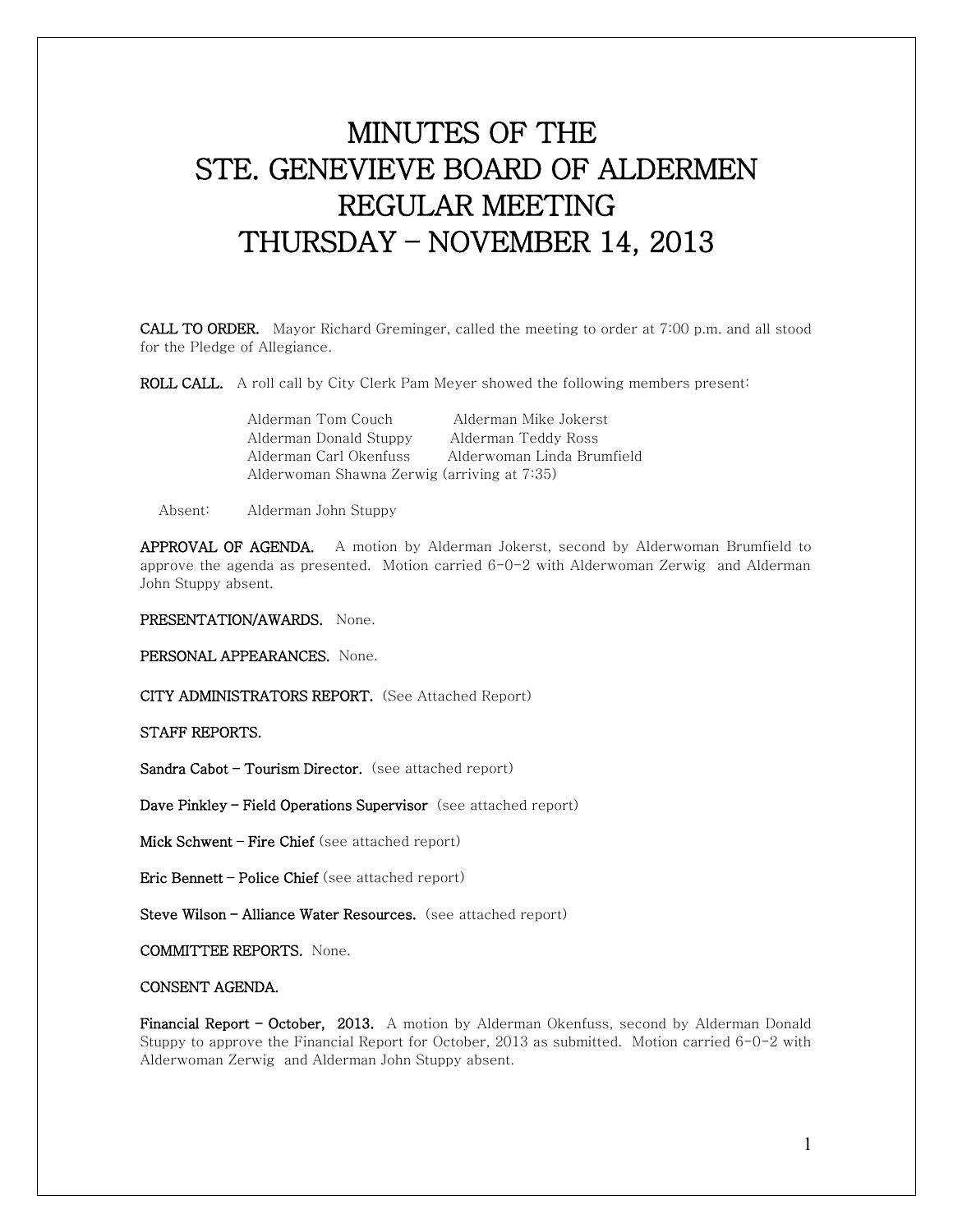Minutes - Board of Aldermen - Regular Meeting - October 24, 2013. A motion by Alderman Okenfuss, second by Alderwoman Brumfield to approve the minutes. Motion carried 6-0-2 with Alderwoman Zerwig and Alderman John Stuppy absent.

Alderwoman Zerwig Arriving (7:35 p.m.)

RESOLUTION 2014-01. A RESOLUTION AUTHORIZING THE 1992 SEWER JET MACHINE AND THE 1997 CHEVROLET BLAZER BE DECLARED SURPLUS PROPERTY. A motion by Alderman Jokerst, second by Alderwoman Brumfield to approve Resolution 2014-01 declaring the 1992 Sewer Jet Machine and the 1997 Chevrolet Blazer surplus. Motion carried 7-0-1 vote of the Board of Aldermen with Alderman John Stuppy absent.

RESOLUTION 2014-02. A RESOLUTION APPOINTING KAREN HERZOG TO THE STE. GENEVIEVE COMMUNITY ACCESS CHANNEL 7/98 BOARD. A motion by Alderwoman Brumfield, second by Alderman Donald Stuppy to approve Resolution 2014-02 appointing Ms. Karen Herzog to the Channel  $7/98$  Board. Motion carried  $7-0-1$  vote of the Board of Aldermen with Alderman John Stuppy absent.

RESOLUTION 2014-03. A RESOLUTION APPOINTING ED MILLINGER TO THE STE. GENEVIEVE COMMUNITY ACCESS CHANNEL 7/98 BOARD. A motion by Alderwoman Brumfield, second by Alderman Jokerst to approve Resolution 2014-03 appointing Mr. Ed Millinger to the Channel 7/98 Board. Motion carried 7-0-1 vote of the Board of Aldermen with Alderman John Stuppy absent .

OLD BUSINESS. None.

#### NEW BUSINESS.

BILL NO. 3948. AN ORDINANCE AUTHORIZING THE MAYOR TO ENTER INTO A CONTRACT WITH HURST-ROSCHE ENGINEERS, INC. FOR PROFESSIONAL ENGINEERING SERVICES OF A TEN-FOOT WIDE CONCRETE HIKING & BIKING TRAIL THAT WILL CONNECT PARKWOOD DRIVE AND PROGRESS PARKWAY.  $1^{ST}$  READING. A motion by Alderman Okenfuss, second by Alderwoman Brumfield, Bill No. 3948 was placed on its first reading, read by title only and passed with a  $7$ -0-1 vote of the Board of Aldermen with Alderman John Stuppy absent.

BILL NO. 3949. AN ORDINANCE AUTHORIZING THE MAYOR TO ENTER INTO A CONTRACT WITH HURST-ROSCHE ENGINEERS, INC. FOR PROFESSIONAL ENGINEERING SERVICES FOR THE PARKWOOD DRIVE TO BALLPARK FIELD ROADWAY & STORMWATER DENTENTION DESIGN.  $1^{ST}$ READING. A motion by Alderman Ross, second by Alderman Jokerst, Bill No. 3949 was placed on its first reading, read by title only and passed with a  $7-0-1$  vote of the Board of Aldermen with Alderman John Stuppy absent.

BILL NO. 3950. AN ORDINANCE APPROVE THE PURCHASE OF A 2013 CHEVROLET SILVERADO 3500 (1 TON) PICKUP FROM BARLEY AUTOMOTIVE, INC. IN STE. GENEVIEVE IN AN AMOUNT NOT TO EXCEED  $$26,799.00$ . 1<sup>st</sup> READING. A motion by Alderwoman Zerwig, second by Alderwoman Brumfield, Bill No. 3950 was placed on its first reading, read by title only and passed with a  $7$ -0-1 vote of the Board of Aldermen with Alderman John Stuppy absent. A motion by Alderman Jokerst, second by Alderman Okenfuss to proceed with the second and final reading of Bill No. 3950. Motion carried 7-0-1 with Alderman John Stuppy absent. A motion by Alderwoman Zerwig, second by Alderman Ross, Bill No. 3950 was placed on its second and final reading, read by title only, considered and passed by a roll call vote as follows: Ayes: Alderman Tom Couch, Alderwoman Shawna Zerwig, Alderman Mike Jokerst, Alderman Donald Stuppy, Alderman Carl Okenfuss, Alderwoman Linda Brumfield, and Alderman Teddy Ross. Nays: None. Absent: Alderman John Stuppy. , Motion carried 7-0-1. Thereupon Bill No. 3950 was declared Ordinance No. 3889 signed by the Mayor and attested by the City Clerk.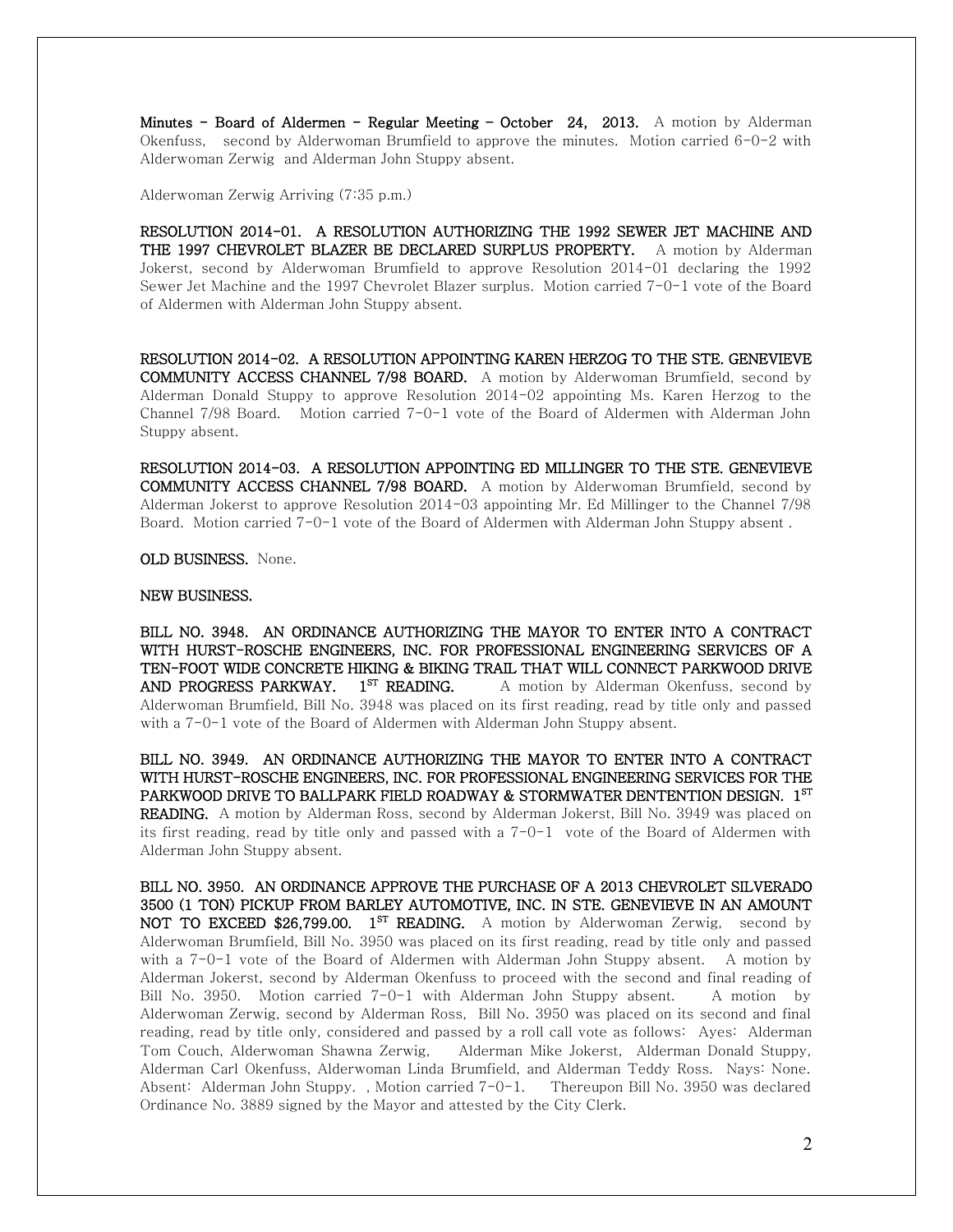BILL NO. 3951. AN ORDINANCE APPROVING THE PURCHASE OF A 2013 BONNELL V BOX SPREADER FROM WM NOBBE & COMPANY, INC. OF STE. GENEVIEVE, MISSOURI IN AN **AMOUNT NOT TO EXCEED \$7,612.30.** 1<sup>st</sup> **READING.** A motion by Alderman Jokerst, second by Alderman Donnie Stuppy, Bill No. 3951 was placed on its first reading, read by title only and passed with a

7-0-1 vote of the Board of Aldermen with Alderman John Stuppy absent. . A motion by Alderman Okenfuss, second by Alderwoman Zerwig to proceed with the second and final reading of Bill No. 3951. Motion carried 7-0-1 with Alderman John Stuppy absent. A motion by Alderwoman Zerwig, second by Alderwoman Brumfield, Bill No. 3951 was placed on its second and final reading, read by title only, considered and passed by a roll call vote as follows: Ayes: Alderman Tom Couch, , Alderwoman Shawna Zerwig, Alderman Mike Jokerst, Alderman Donald Stuppy, Alderman Carl Okenfuss, Alderwoman Linda Brumfield, and Alderman Teddy Ross. Nays: None. Absent: Alderman John Stuppy. Motion carried 7-0-1. Thereupon Bill No. 3951 was declared Ordinance No. 3890 signed by the Mayor and attested by the City Clerk.

BILL NO. 3952. AN ORDINANCE APPROVING THE PURCHASE OF MATERIALS FROM COUNTY DO IT CENTER IN STE. GENEVIEVE, MISSOURI FOR THE PUBLIC WORKS BUILDING WINDOW PROJECT. 1<sup>ST</sup> READING. A motion by Alderwoman Zerwig, second by Alderwoman Brumfield, Bill No. 3952 was placed on its first reading, read by title only and passed with a 7-0-1 vote of the Board of Aldermen with Alderman John Stuppy absent. A motion by Alderman Jokerst, second by Alderwoman Zerwig to proceed with the second and final reading of Bill No. 3952. Motion carried 7-0-1 with Alderman John Stuppy absent. A motion by Alderman Okenfuss, second by Alderwoman Zerwig, Bill No. 3952 was placed on its second and final reading, read by title only, considered and passed by a roll call vote as follows: Ayes: Alderman Tom Couch, Alderwoman Shawna Zerwig, Alderman Mike Jokerst, Alderman Donald Stuppy, Alderman Carl Okenfuss, Alderwoman Linda Brumfield, and Alderman Teddy Ross. Nays: None. Absent: Alderman John Stuppy. Motion carried 7-0-1. Thereupon Bill No. 3952 was declared Ordinance No. 3891 signed by the Mayor and attested by the City Clerk.

BILL NO. 3953. AN ORDINANCE AUTHORIZING THE MAYOR TO ENTER INTO A CONTRACT WITH J. WOLK CONSTRUCTION, LLC. OF STE. GENEVIEVE, MISSOURI IN THE AMOUNT OF \$18,100.00 FOR THE RENOVATION OF THE STE. GENEVIEVE PUBLIC WORKS BUILDING. 1<sup>st</sup> READING. A motion by Alderwoman Brumfield, second by Alderman Ross, Bill No. 3953 was placed on its first reading, read by title only and passed with a  $7-0-1$  vote of the Board of Aldermen with Alderman John Stuppy absent. A motion by Alderwoman Brumfield, second by Alderman Ross to proceed with the second and final reading of Bill No. 3953. Motion carried 7-0- 1 with Alderman John Stuppy absent. A motion by Alderwoman Zerwig, second by Alderman Ross, Bill No. 3953 was placed on its second and final reading, read by title only, considered and passed by a roll call vote as follows: Ayes: Alderman Tom Couch, Alderwoman Shawna Zerwig, Alderman Mike Jokerst, Alderman Donald Stuppy, Alderman Carl Okenfuss, Alderwoman Linda Brumfield, and Alderman Teddy Ross. Nays: None. Absent: Alderman John Stuppy. Motion carried 7-0-1. Thereupon Bill No. 3953 was declared Ordinance No. 3892 signed by the Mayor and attested by the City Clerk.

BILL 3954. AN ORDINANCE APPROVING THE PURCHASE OF A SEWER INSPECTION CAMERA FROM KEY EQUIPMENT ST. LOUIS, FROM MARYLAND HEIGHTS, MISSOURI IN AN AMOUNT NOT TO EXCEED \$11,750.00. 1<sup>st</sup> READING. A motion by Alderwoman Zerwig, second by Alderman Donnie Stuppy, Bill No. 3954 was placed on its first reading, read by title only and passed with a 7- 0-1 vote of the Board of Aldermen with Alderman Stuppy absent. A motion by Alderman Okenfuss, second by Alderwoman Zerwig to proceed with the second and final reading of Bill No. 3954. Motion carried 7-0-1 vote of the Board of Aldermen with Alderman Stuppy absent. A motion by Alderwoman Zerwig, second by Alderwoman Brumfield, Bill No. 3954 was placed on its second and final reading, read by title only, considered and passed by a roll call vote as follows: Ayes: Alderman Tom Couch, , Alderwoman Shawna Zerwig, Alderman Mike Jokerst, Alderman